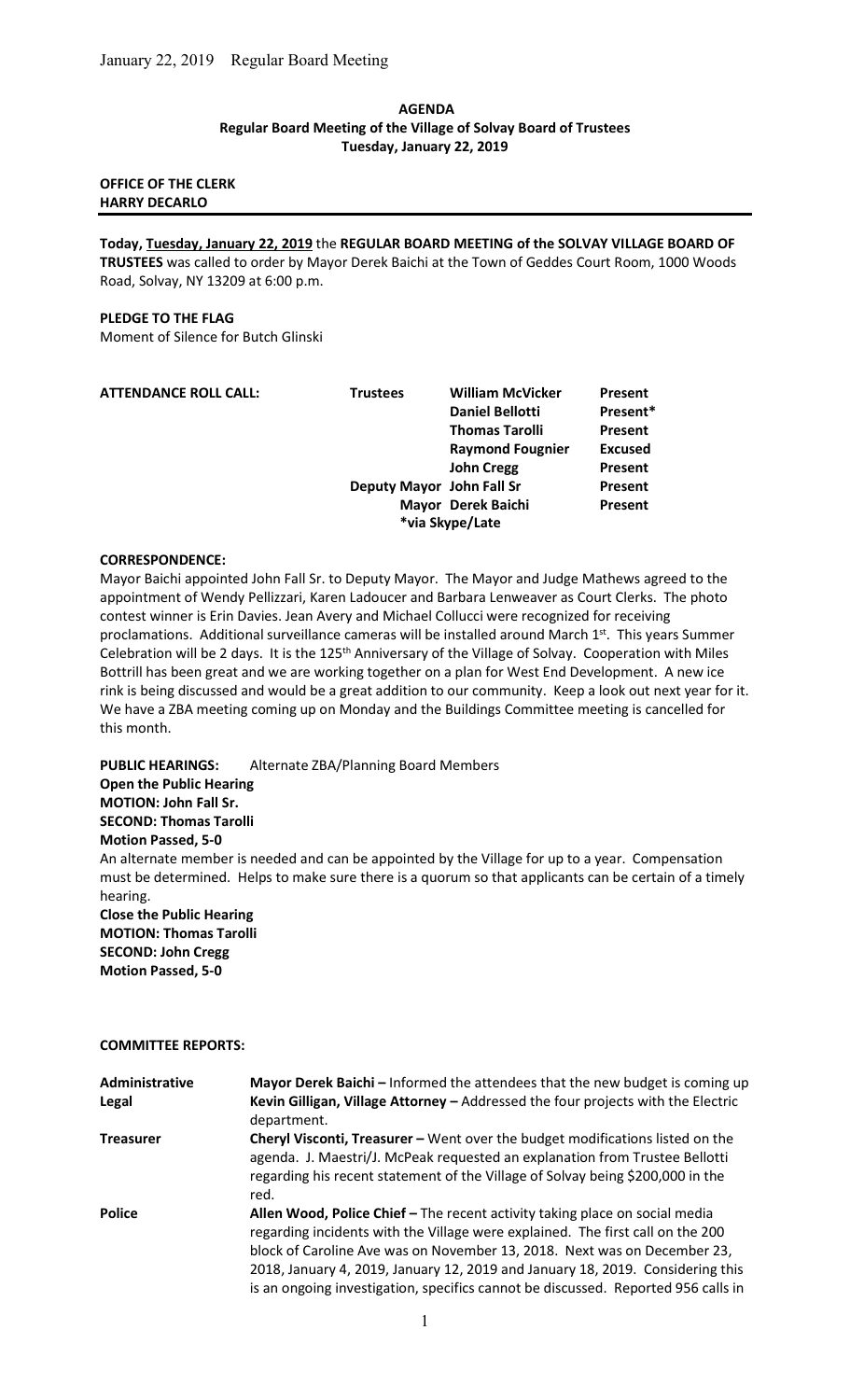| <b>Electric</b>           | the month of December: 55 Follow ups, 8 felonies, 30 misdemeanors, 113 Stop,<br>3 DWI, no juvenile, 133 VEHP, 16 MVC and 2 stolen vehicles.<br>John Kurtz, Asst. Electric Superintendent - Addressed the comprehensive plan<br>going forward. Discussed the snow plowing and cold temperatures for the<br>substation. A connector failure at the amphitheater. It has been a successful                                                                                                                                                                                                                                                                                                                                                                                                                                                                                                                                                                                                                                                                                                                                                                                                                                                                                                                                                                        |
|---------------------------|----------------------------------------------------------------------------------------------------------------------------------------------------------------------------------------------------------------------------------------------------------------------------------------------------------------------------------------------------------------------------------------------------------------------------------------------------------------------------------------------------------------------------------------------------------------------------------------------------------------------------------------------------------------------------------------------------------------------------------------------------------------------------------------------------------------------------------------------------------------------------------------------------------------------------------------------------------------------------------------------------------------------------------------------------------------------------------------------------------------------------------------------------------------------------------------------------------------------------------------------------------------------------------------------------------------------------------------------------------------|
| DPW/Highway               | year in 2018. The electric car charging station, light bulb giveaway and 783<br>work orders completed.<br>Richard Penhall, DPW Superintendent - Discussed the recent activity at the<br>DPW including extensive hours of snow removal as a result of the snow storm.<br>Thank you to M. Bottrill for a nice conversation. Recently been spotting                                                                                                                                                                                                                                                                                                                                                                                                                                                                                                                                                                                                                                                                                                                                                                                                                                                                                                                                                                                                               |
|                           | sidewalk and curb damage that needs repair in the Spring. The watermain<br>break was also brought up.                                                                                                                                                                                                                                                                                                                                                                                                                                                                                                                                                                                                                                                                                                                                                                                                                                                                                                                                                                                                                                                                                                                                                                                                                                                          |
| Library                   | Dan Golden, Library Director - We are in the process of reorganizing the<br>downstairs Children's area, freeing up space in the center for more children's<br>activities and crafts. We are planning an upgrade of our Website,<br>Solvaylibrary.org, to be done by the Syracuse Design Group, a local company.<br>The scanning and digitization of the Solvay Process Collection is continuing. We<br>are hoping to provide digital copies of our collection via the library's website in<br>the coming weeks. Dan Golden described some programs coming up over the<br>next few months: Armchair Travel and Coffee-Every first Tuesday of the month<br>at 2pm. Monthly series of travel programs at the Solvay Public Library. On<br>Tuesday, February 12, we visit Israel with Dan Golden. Readers from Birth -<br>Tuesday, February 12, at 6pm in the Community Room. Special program<br>offering story time activities for preschool children and their parents, sponsored<br>by the Solvay-Geddes Kiwanis Club. Fireside Chat with Mayor Derek Baichi -<br>Sunday, February 17, 1:30pm in the Hazard Room. Derek Baichi, Mayor of<br>Solvay, will hold his first televised chat, featuring interview with prominent local<br>people. 115th anniversary of our building-October 18, 2019. As always, the<br>Library welcomes suggestions from the public. |
| <b>Codes</b>              | Anthony Alberti - The codes department has been working on various fire and<br>rental inspections. The vacant homes and the issue of absentee landlords is<br>being addressed. Property maintenance and unregistered vehicles is being<br>handled efficiently by Mr. Callura.                                                                                                                                                                                                                                                                                                                                                                                                                                                                                                                                                                                                                                                                                                                                                                                                                                                                                                                                                                                                                                                                                  |
| <b>Stormwater</b>         | <b>Mark Malley - None</b>                                                                                                                                                                                                                                                                                                                                                                                                                                                                                                                                                                                                                                                                                                                                                                                                                                                                                                                                                                                                                                                                                                                                                                                                                                                                                                                                      |
| <b>Celebrations</b>       | <b>Mayor Baichi</b> – Recognized that it is the $125th$ Anniversary of the Village of<br>Solvay. The Summer Celebration will be for two days this year and if you are<br>looking to help out, contact Jake LaManna.                                                                                                                                                                                                                                                                                                                                                                                                                                                                                                                                                                                                                                                                                                                                                                                                                                                                                                                                                                                                                                                                                                                                            |
| <b>Buildings</b>          | John Fall Sr, Trustee - The meeting on the 29 <sup>th</sup> has been cancelled. A next step<br>on the potential property is still be discussed with P. Tantalo of WestRock. Once<br>a plan is in place a new meeting date will be scheduled.                                                                                                                                                                                                                                                                                                                                                                                                                                                                                                                                                                                                                                                                                                                                                                                                                                                                                                                                                                                                                                                                                                                   |
| <b>Comprehensive Plan</b> | John Cregg, Trustee - Notified the public that the next meeting will be held at<br>the Expo Center at the State Fair on Wednesday, February 27 <sup>th</sup> at 7:00 pm. A<br>questionnaire is still available on the Village and Town website. 450 hits so far<br>on the sites.                                                                                                                                                                                                                                                                                                                                                                                                                                                                                                                                                                                                                                                                                                                                                                                                                                                                                                                                                                                                                                                                               |
|                           |                                                                                                                                                                                                                                                                                                                                                                                                                                                                                                                                                                                                                                                                                                                                                                                                                                                                                                                                                                                                                                                                                                                                                                                                                                                                                                                                                                |

# RESOLUTIONS:

1. Authorization from the Board of Trustees to pay C&S Engineers \$6,095.00 for services rendered from 12/1/18 to 12/31/18. (Total Cost to the Village is: \$4,795.00)

Below are the specific projects that will be reimbursed through Grant or the County:

- Invoice No. 0176637 Project No. 114.213.001 I/I Reduction Grant
- $\bullet$  Invoice No. 0176639 Project No. 114.219.001 NYSDOT 2016 TAP Grant
- $\bullet$  Invoice No. 0176640 Project No. 114.220.001 SAM Grant
- Invoice No. 0176643 Project No. 114.229.001 Community Development MOTION: John Fall Sr

SECOND: William McVicker

| AYES: 6 | <b>NAYES: 0</b> | <b>MOTION CARRIED</b> |
|---------|-----------------|-----------------------|
|         |                 |                       |

- 2. Authorization from the Board of Trustees to pay Costello, Cooney & Fearon, PLLC \$13,525.83 for services rendered for the month of December 2018.
	- $\bullet$  \$1602.25 is for Electric and \$980.28 is for the PBA.

 MOTION: William McVicker SECOND: John Fall Sr AYES: 6 NAYES: 0 MOTION CARRIED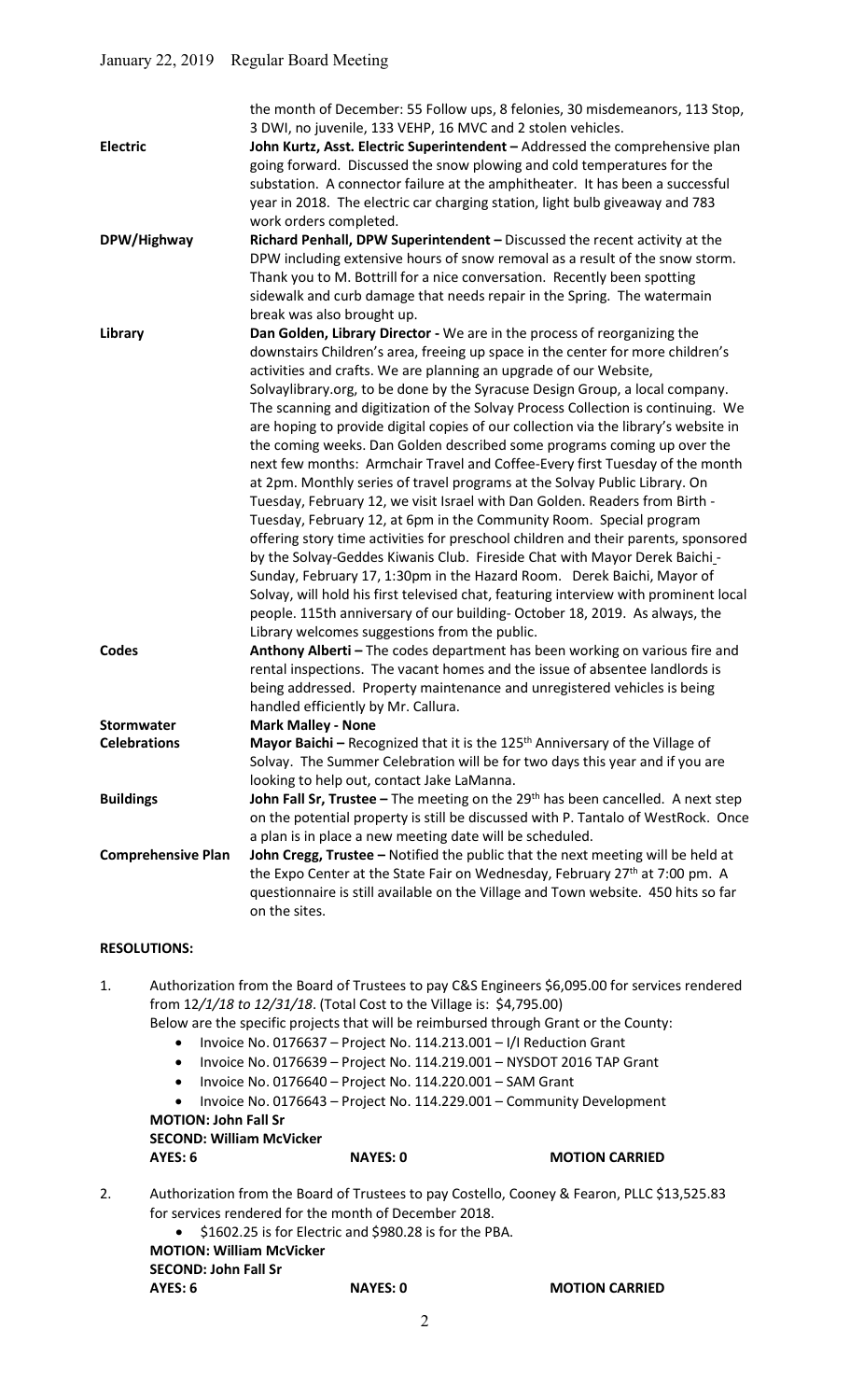3. Authorization from the Board of Trustees to approve the minutes from the December 18, 2018 Regular Board Meeting and the Reading of the Minutes be herewith dispensed. MOTION: John Cregg SECOND: John Fall Sr<br>AYES: 6 NAYES: 0 **MOTION CARRIED** 

4. Authorization from the Board of Trustees to approve the minutes from the December 27, 2018 Special Board Meeting and the Reading of the Minutes be herewith dispensed. MOTION: Thomas Tarolli SECOND: John Cregg AYES: 6 NAYES: 0 MOTION CARRIED

5. Authorization from the Board of Trustees to approve the minutes from the January 3, 2019 Special/Organizational Board Meeting and the Reading of the Minutes be herewith dispensed. MOTION: John Fall Sr SECOND: William McVicker

| AYES: 6<br><b>NAYES: 0</b> | <b>MOTION CARRIED</b> |
|----------------------------|-----------------------|
|----------------------------|-----------------------|

6. Authorization from the Board of Trustees to approve Mayor Baichi's Appointment of Mellissa Boileau as Library Board Trustee for a five-year term expiring in 2024.

| <b>MOTION: John Cregg</b>     |
|-------------------------------|
| <b>SECOND: Thomas Tarolli</b> |

| <b>William McVicker</b> | <b>Trustee</b> | <b>Voted</b> | <b>Yes</b>                      |
|-------------------------|----------------|--------------|---------------------------------|
| <b>Raymond Fougnier</b> | <b>Trustee</b> | Voted        | <b>Excused</b>                  |
| <b>John Cregg</b>       | <b>Trustee</b> | Voted        | <b>Yes</b>                      |
| John Fall, Sr.          | <b>Trustee</b> | Voted        | <b>Yes</b>                      |
| <b>Daniel Bellotti</b>  | <b>Trustee</b> | Voted        | <b>Yes</b>                      |
| <b>Thomas Tarolli</b>   | <b>Trustee</b> | <b>Voted</b> | <b>Yes</b>                      |
| Derek Baichi            | <b>Mayor</b>   | Voted        | Yes<br><b>Motion</b><br>Carried |

7. Authorization from the Board of Trustees to approve Mayor Baichi's Appointment of Richard Penhall as Highway Superintendent for a one-year term expiring in 2020. MOTION: William McVicker

#### SECOND: John Fall Sr

| <b>William McVicker</b> | <b>Trustee</b> | Voted        | <b>No</b>                             |
|-------------------------|----------------|--------------|---------------------------------------|
| <b>Raymond Fougnier</b> | <b>Trustee</b> | Voted        | <b>Excused</b>                        |
| <b>John Cregg</b>       | <b>Trustee</b> | Voted        | <b>No</b>                             |
| John Fall, Sr.          | <b>Trustee</b> | Voted        | Yes                                   |
| <b>Daniel Bellotti</b>  | <b>Trustee</b> | Voted        | <b>No</b>                             |
| <b>Thomas Tarolli</b>   | <b>Trustee</b> | <b>Voted</b> | <b>No</b>                             |
| Derek Baichi            | Mayor          | Voted        | Yes<br><b>Motion</b><br><b>Failed</b> |

8. Authorization from the Board of Trustees to approve Mayor Baichi's Appointment of Charles Callura as Part Time Code Enforcement Officer for a one-year term expiring in 2020. MOTION: John Cregg

# SECOND: Thomas Tarolli

| <b>William McVicker</b> | <b>Trustee</b> | Voted | Yes     |
|-------------------------|----------------|-------|---------|
| <b>Raymond Fougnier</b> | Trustee        | Voted | Excused |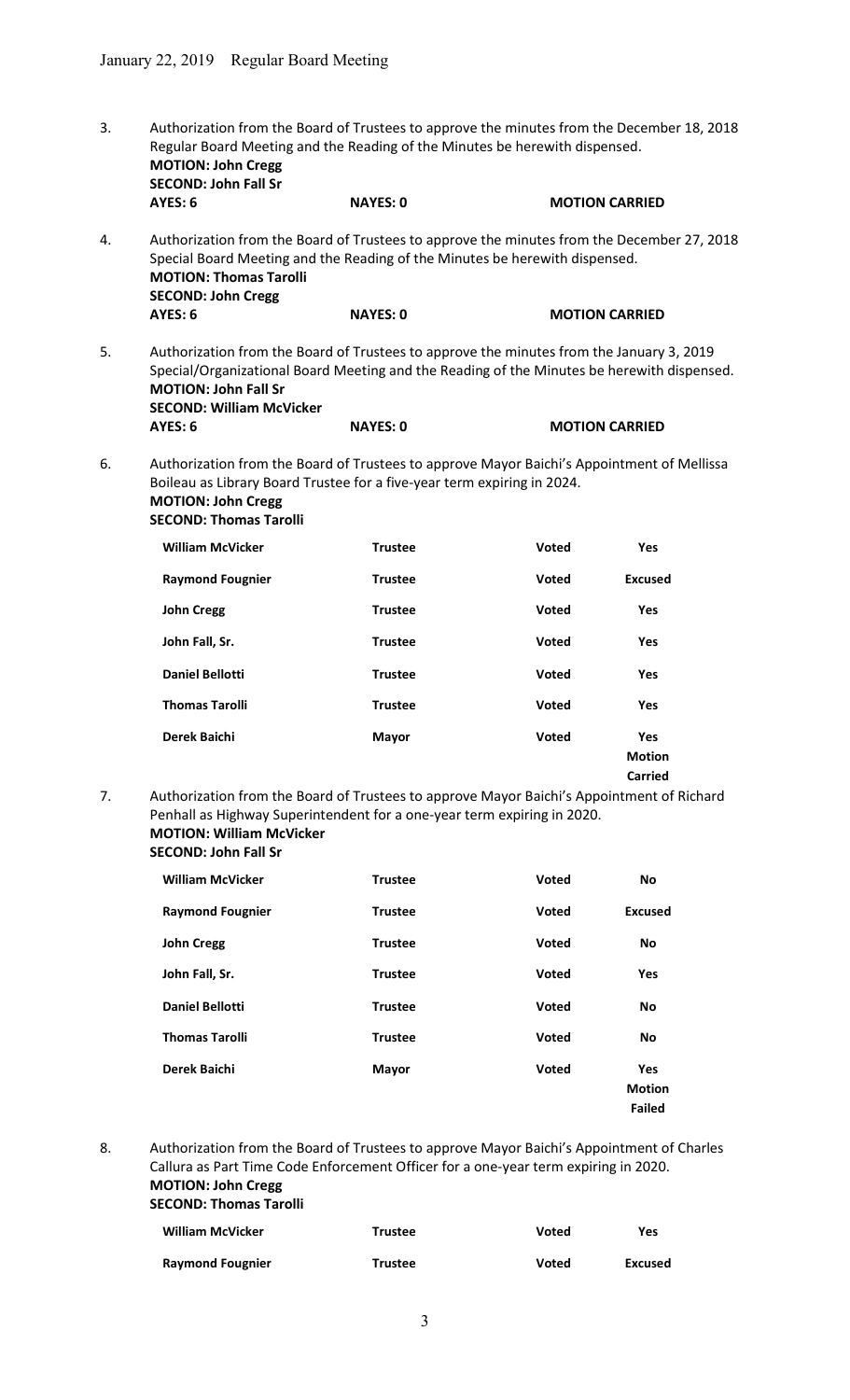| <b>John Cregg</b>      | <b>Trustee</b> | <b>Voted</b> | <b>Yes</b>     |
|------------------------|----------------|--------------|----------------|
| John Fall, Sr.         | <b>Trustee</b> | Voted        | Yes            |
| <b>Daniel Bellotti</b> | <b>Trustee</b> | <b>Voted</b> | Yes            |
| <b>Thomas Tarolli</b>  | <b>Trustee</b> | Voted        | <b>Yes</b>     |
| Derek Baichi           | <b>Mayor</b>   | <b>Voted</b> | Yes            |
|                        |                |              | <b>Motion</b>  |
|                        |                |              | <b>Carried</b> |

9. Authorization from the Board of Trustees to approve Mayor Baichi's Appointment of Robert Czerow to the Zoning and Planning Board for a five-year term expiring in 2024. MOTION: John Fall Sr SECOND: John Cregg

| <b>William McVicker</b> | <b>Trustee</b> | <b>Voted</b> | <b>Yes</b>     |
|-------------------------|----------------|--------------|----------------|
| <b>Raymond Fougnier</b> | <b>Trustee</b> | Voted        | <b>Excused</b> |
| <b>John Cregg</b>       | <b>Trustee</b> | Voted        | <b>Yes</b>     |
| John Fall, Sr.          | <b>Trustee</b> | <b>Voted</b> | <b>Yes</b>     |
| <b>Daniel Bellotti</b>  | <b>Trustee</b> | <b>Voted</b> | <b>Yes</b>     |
| <b>Thomas Tarolli</b>   | <b>Trustee</b> | <b>Voted</b> | <b>Yes</b>     |
| Derek Baichi            | <b>Mayor</b>   | Voted        | Yes            |
|                         |                |              | <b>Motion</b>  |
|                         |                |              | Carried        |

10. Authorization from the Board of Trustees to approve Mayor Baichi's Appointment of Costello, Cooney and Fearon as Village Attorneys for a one-year term expiring in 2020. MOTION: John Fall Sr

#### SECOND: Thomas Tarolli

| <b>William McVicker</b> | <b>Trustee</b> | <b>Voted</b> | <b>No</b>                                    |
|-------------------------|----------------|--------------|----------------------------------------------|
| <b>Raymond Fougnier</b> | <b>Trustee</b> | Voted        | <b>Excused</b>                               |
| <b>John Cregg</b>       | <b>Trustee</b> | Voted        | <b>No</b>                                    |
| John Fall, Sr.          | <b>Trustee</b> | Voted        | Yes                                          |
| <b>Daniel Bellotti</b>  | <b>Trustee</b> | Voted        | <b>No</b>                                    |
| <b>Thomas Tarolli</b>   | <b>Trustee</b> | <b>Voted</b> | Yes                                          |
| Derek Baichi            | <b>Mayor</b>   | Voted        | <b>Yes</b><br><b>Motion</b><br><b>Failed</b> |

11. Authorization from the Board of Trustees to approve Mayor Baichi's Appointment of C&S Companies as Village Engineers for a one-year term expiring in 2020. MOTION: John Fall Sr SECOND: Thomas Tarolli

| <b>William McVicker</b> | <b>Trustee</b> | <b>Voted</b> | No         |
|-------------------------|----------------|--------------|------------|
| <b>Raymond Fougnier</b> | <b>Trustee</b> | Voted        | Excused    |
| <b>John Cregg</b>       | <b>Trustee</b> | Voted        | No         |
| John Fall, Sr.          | <b>Trustee</b> | Voted        | <b>Yes</b> |
| <b>Daniel Bellotti</b>  | <b>Trustee</b> | <b>Voted</b> | No         |
| <b>Thomas Tarolli</b>   | <b>Trustee</b> | <b>Voted</b> | Yes        |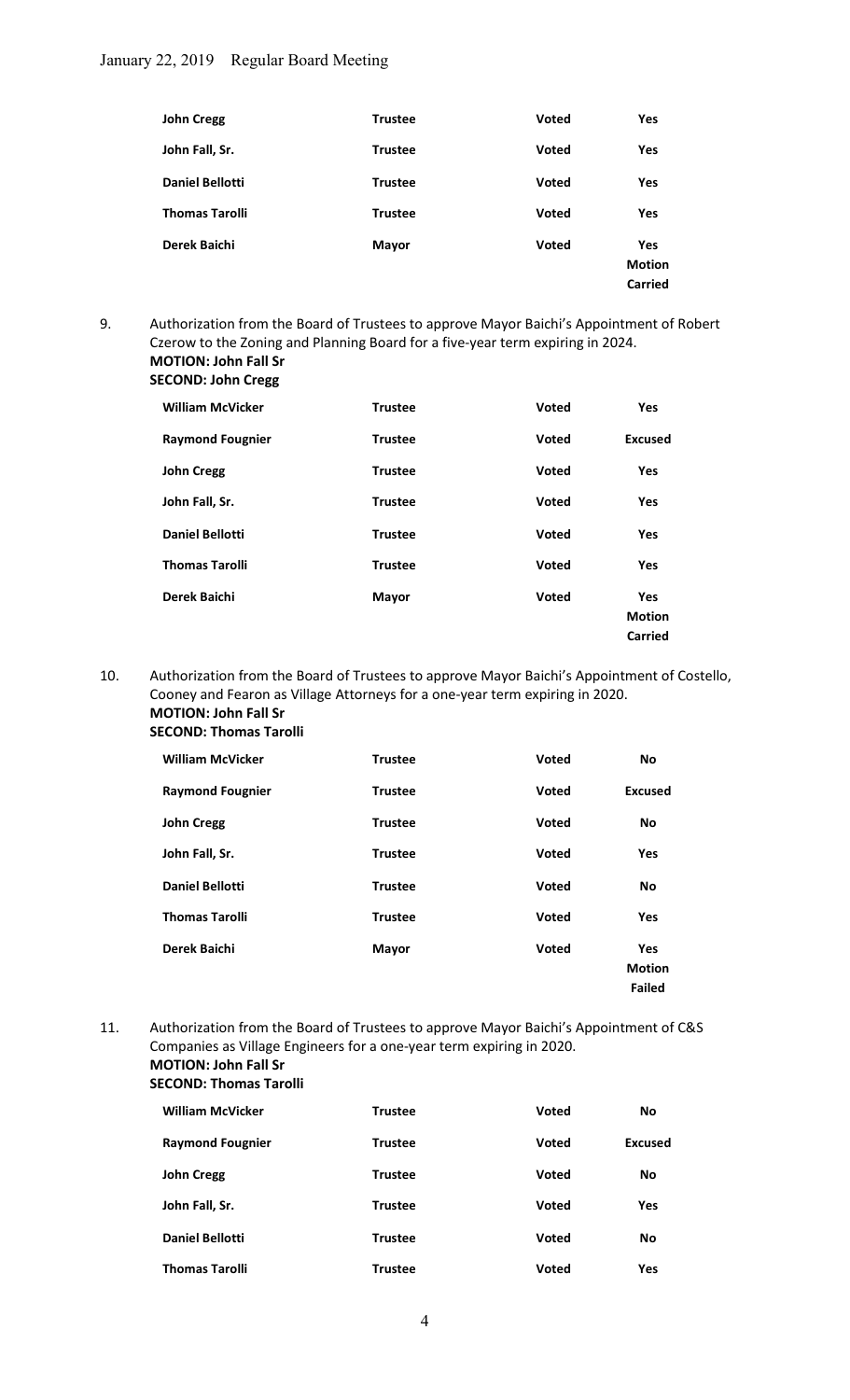| Derek Baichi | Mayor | <b>Voted</b> | <b>Yes</b>    |
|--------------|-------|--------------|---------------|
|              |       |              | <b>Motion</b> |
|              |       |              | <b>Failed</b> |
|              |       |              |               |

# 12. Authorization from the Board of Trustees to approve Mayor Baichi's Appointment of Anthony Noce as Associate Village Justice for a one-year term expiring in 2020. MOTION: William McVicker

# SECOND: Daniel Bellotti

| <b>William McVicker</b> | <b>Trustee</b> | <b>Voted</b> | <b>Yes</b>    |
|-------------------------|----------------|--------------|---------------|
| <b>Raymond Fougnier</b> | <b>Trustee</b> | Voted        | Excused       |
| <b>John Cregg</b>       | <b>Trustee</b> | Voted        | Yes           |
| John Fall, Sr.          | <b>Trustee</b> | Voted        | <b>Yes</b>    |
| <b>Daniel Bellotti</b>  | <b>Trustee</b> | Voted        | <b>Yes</b>    |
| <b>Thomas Tarolli</b>   | <b>Trustee</b> | <b>Voted</b> | Yes           |
| Derek Baichi            | Mayor          | Voted        | <b>Yes</b>    |
|                         |                |              | <b>Motion</b> |
|                         |                |              | Carried       |

13. Authorization from the Board of Trustees to approve Mayor Baichi's Appointment of Joseph Dattellas as Auditor for a one-year term expiring in 2020. MOTION: John Cregg

# SECOND: Thomas Tarolli

| <b>William McVicker</b> | <b>Trustee</b> | <b>Voted</b> | <b>Yes</b>     |
|-------------------------|----------------|--------------|----------------|
| <b>Raymond Fougnier</b> | <b>Trustee</b> | Voted        | <b>Excused</b> |
| <b>John Cregg</b>       | <b>Trustee</b> | Voted        | Yes            |
| John Fall, Sr.          | <b>Trustee</b> | Voted        | <b>Yes</b>     |
| <b>Daniel Bellotti</b>  | <b>Trustee</b> | <b>Voted</b> | <b>Yes</b>     |
| <b>Thomas Tarolli</b>   | <b>Trustee</b> | <b>Voted</b> | Yes            |
| Derek Baichi            | Mayor          | <b>Voted</b> | <b>Yes</b>     |
|                         |                |              | <b>Motion</b>  |
|                         |                |              | Carried        |

14. Authorization from the Board of Trustees to approve Mayor Baichi's Appointment of Victor Brouse to the Electric Commission for a four-year term expiring in 2023.

#### MOTION: John Fall Sr SECOND: Thomas Tarolli

| <b>William McVicker</b> | <b>Trustee</b> | <b>Voted</b> | <b>No</b>      |
|-------------------------|----------------|--------------|----------------|
| <b>Raymond Fougnier</b> | <b>Trustee</b> | <b>Voted</b> | <b>Excused</b> |
| <b>John Cregg</b>       | <b>Trustee</b> | <b>Voted</b> | <b>No</b>      |
| John Fall, Sr.          | <b>Trustee</b> | <b>Voted</b> | <b>Yes</b>     |
| <b>Daniel Bellotti</b>  | <b>Trustee</b> | <b>Voted</b> | <b>No</b>      |
| <b>Thomas Tarolli</b>   | <b>Trustee</b> | Voted        | <b>No</b>      |
| Derek Baichi            | <b>Mayor</b>   | <b>Voted</b> | Yes            |
|                         |                |              |                |

Motion Failed

15. Authorization from the Board of Trustees to approve the Budget Modifications: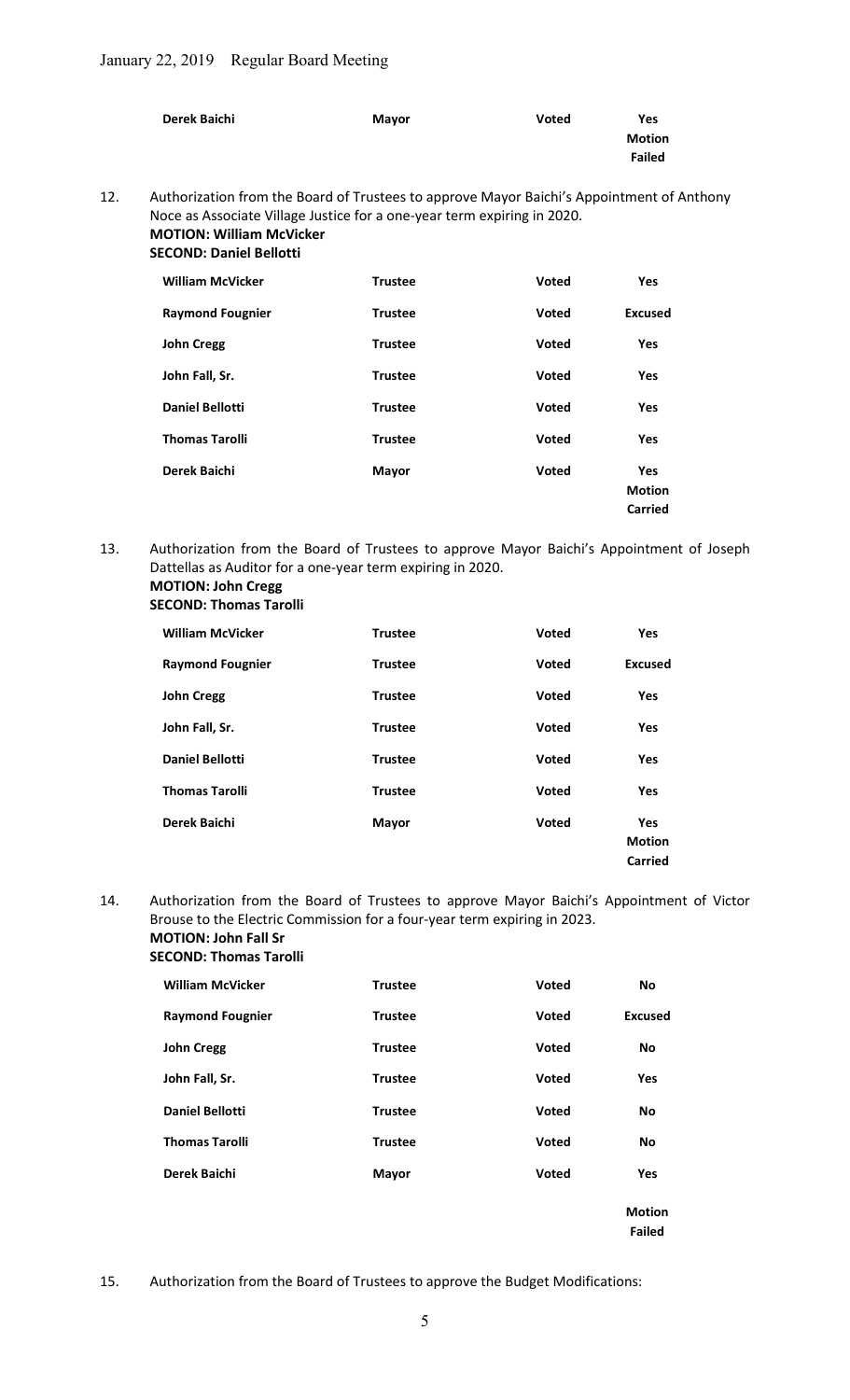# Village of Solvay General Fund

| <b>Account</b><br><b>Revenues</b> | <b>Title</b>              | (as modified)<br><b>Current</b><br><b>Budget</b> | Proposed<br><b>Budget Mod</b> | <b>Newly</b><br><b>Modified</b><br><b>Budget</b><br><b>Amount</b> |
|-----------------------------------|---------------------------|--------------------------------------------------|-------------------------------|-------------------------------------------------------------------|
| 410010 A                          | <b>Real Estate Taxes</b>  | 3,510,195                                        |                               | 3,510,195                                                         |
| 426800 A                          | <b>Insurance Recovery</b> | 59,670                                           | 8,900                         | 68,570                                                            |
| 430050 A                          | State Aid - Mortgage Tax  | 40,000                                           | (2, 273)                      | 37,727                                                            |
|                                   | <b>Total</b>              | 3,609,865                                        | 6,627                         | 3,616,492                                                         |

# Expenses

| 510104 A | <b>Board of Trustees</b>         | 500     | 100      | 600     |
|----------|----------------------------------|---------|----------|---------|
| 513201 A | Auditor-Other                    | 16,200  | 2,000    | 18,200  |
| 513254 A | Treasurer-Other                  | 16,000  | (2,000)  | 14,000  |
| 516204 A | Building-Other                   | 40,000  | 6,000    | 46,000  |
| 519504 A | <b>Taxes on Village Property</b> | 3,800   | 4,640    | 8,440   |
| 581204 A | Storm Sewer-Other                | 5,500   | 11,887   | 17,387  |
| 590408 A | <b>Workers Compensation</b>      | 147,000 | (16,000) | 131,000 |
|          | <b>Total</b>                     | 229,000 | 6,627    | 235,627 |

# Village of Solvay Library Fund

| <b>Account</b>  | <b>Title</b>                 | (as modified)<br><b>Current</b><br><b>Budget</b> | Proposed<br><b>Budget Mod</b> | <b>Newly</b><br><b>Modified</b><br><b>Budget</b><br>Amount |
|-----------------|------------------------------|--------------------------------------------------|-------------------------------|------------------------------------------------------------|
| <b>Revenues</b> |                              |                                                  |                               |                                                            |
| 427050 A        | <b>Gifts &amp; Donations</b> | 1,085                                            | 200                           | 1,285                                                      |
|                 | <b>Total</b>                 | 1,085                                            | 200                           | 1,285                                                      |

# Expenses

| ________ |                           |        |     |        |
|----------|---------------------------|--------|-----|--------|
| 574104 A | Library Other             | 40.400 | 200 | 40,600 |
| 599000 A | Appropriated Fund Balance |        |     |        |
|          | Total                     | 40.400 | 200 | 40,600 |

# MOTION: John Cregg SECOND: William McVicker<br>AYES: 6

NAYES: 0 MOTION CARRIED

16. Authorization from the Board of Trustees to approve a merit increase of \$3.00 per hour to the hourly rate of the Part Time Code Enforcement Officer effective January 26, 2019 and a schedule not to exceed 20 hours per week. MOTION: John Fall Sr

# SECOND: John Cregg

| <b>William McVicker</b> | <b>Trustee</b> | <b>Voted</b> | No             |
|-------------------------|----------------|--------------|----------------|
| <b>Raymond Fougnier</b> | <b>Trustee</b> | <b>Voted</b> | <b>Excused</b> |
| <b>John Cregg</b>       | <b>Trustee</b> | <b>Voted</b> | No             |
| John Fall, Sr.          | <b>Trustee</b> | <b>Voted</b> | <b>Yes</b>     |
| <b>Daniel Bellotti</b>  | <b>Trustee</b> | <b>Voted</b> | No             |
| <b>Thomas Tarolli</b>   | <b>Trustee</b> | <b>Voted</b> | No             |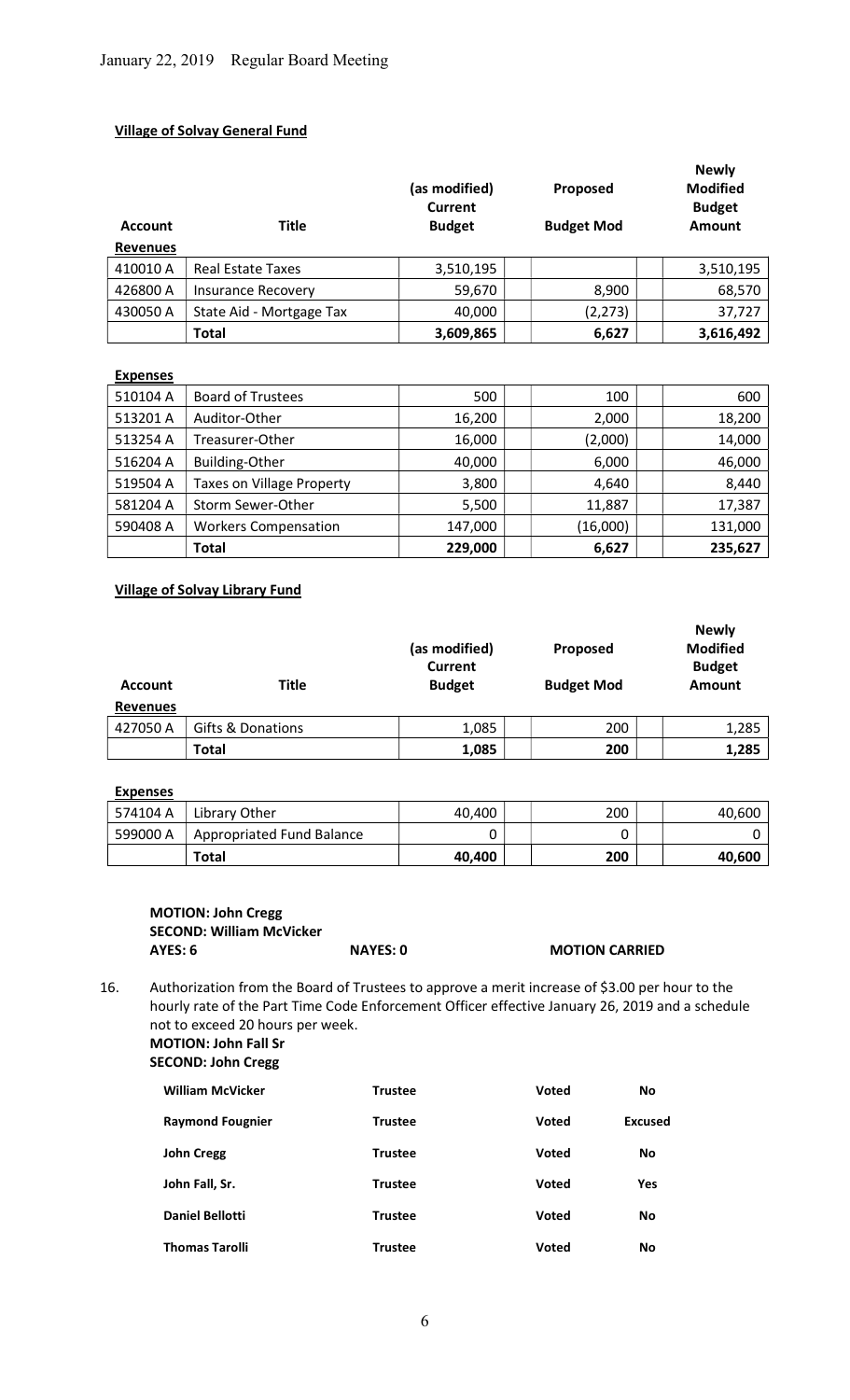| Derek Baichi | <b>Mayor</b> | <b>Voted</b> | Yes           |
|--------------|--------------|--------------|---------------|
|              |              |              | <b>Motion</b> |
|              |              |              | <b>Failed</b> |
|              |              |              |               |

17. Authorization from the Board of Trustees to approve a merit increase of \$5500 to the annual salary of the Electric Superintendent with an effective date of January 26, 2019. MOTION: William McVicker SECOND: John Fall Sr

| <b>William McVicker</b> | <b>Trustee</b> | <b>Voted</b> | <b>No</b>     |
|-------------------------|----------------|--------------|---------------|
| <b>Raymond Fougnier</b> | <b>Trustee</b> | <b>Voted</b> | Excused       |
| <b>John Cregg</b>       | <b>Trustee</b> | <b>Voted</b> | <b>No</b>     |
| John Fall, Sr.          | <b>Trustee</b> | <b>Voted</b> | Yes           |
| <b>Daniel Bellotti</b>  | <b>Trustee</b> | <b>Voted</b> | <b>No</b>     |
| <b>Thomas Tarolli</b>   | <b>Trustee</b> | Voted        | <b>No</b>     |
| Derek Baichi            | <b>Mayor</b>   | <b>Voted</b> | <b>Yes</b>    |
|                         |                |              | <b>Motion</b> |
|                         |                |              | <b>Failed</b> |

18. Authorization from the Board of Trustees to approve a merit increase of \$5500 to the annual salary of the Village Clerk with an effective date of January 26, 2019. MOTION: John Fall Sr

# SECOND: John Cregg

| <b>William McVicker</b> | <b>Trustee</b> | <b>Voted</b> | <b>No</b>     |
|-------------------------|----------------|--------------|---------------|
| <b>Raymond Fougnier</b> | <b>Trustee</b> | <b>Voted</b> | Excused       |
| <b>John Cregg</b>       | <b>Trustee</b> | <b>Voted</b> | <b>No</b>     |
| John Fall, Sr.          | <b>Trustee</b> | <b>Voted</b> | <b>Yes</b>    |
| <b>Daniel Bellotti</b>  | <b>Trustee</b> | <b>Voted</b> | <b>No</b>     |
| <b>Thomas Tarolli</b>   | <b>Trustee</b> | Voted        | <b>No</b>     |
| Derek Baichi            | <b>Mayor</b>   | <b>Voted</b> | <b>Yes</b>    |
|                         |                |              | <b>Motion</b> |
|                         |                |              | <b>Failed</b> |

19. Authorization from the Board of Trustees to approve a merit increase of \$5500 to the annual salary of the Treasurer with an effective date of January 26, 2019. MOTION:

# SECOND:

| <b>Trustee</b> | <b>Voted</b> | <b>No</b>                                    |
|----------------|--------------|----------------------------------------------|
| <b>Trustee</b> | <b>Voted</b> | <b>Excused</b>                               |
| <b>Trustee</b> | <b>Voted</b> | No                                           |
| <b>Trustee</b> | Voted        | <b>Yes</b>                                   |
| <b>Trustee</b> | <b>Voted</b> | <b>No</b>                                    |
| <b>Trustee</b> | Voted        | No                                           |
| <b>Mayor</b>   | <b>Voted</b> | <b>Yes</b><br><b>Motion</b><br><b>Failed</b> |
|                |              |                                              |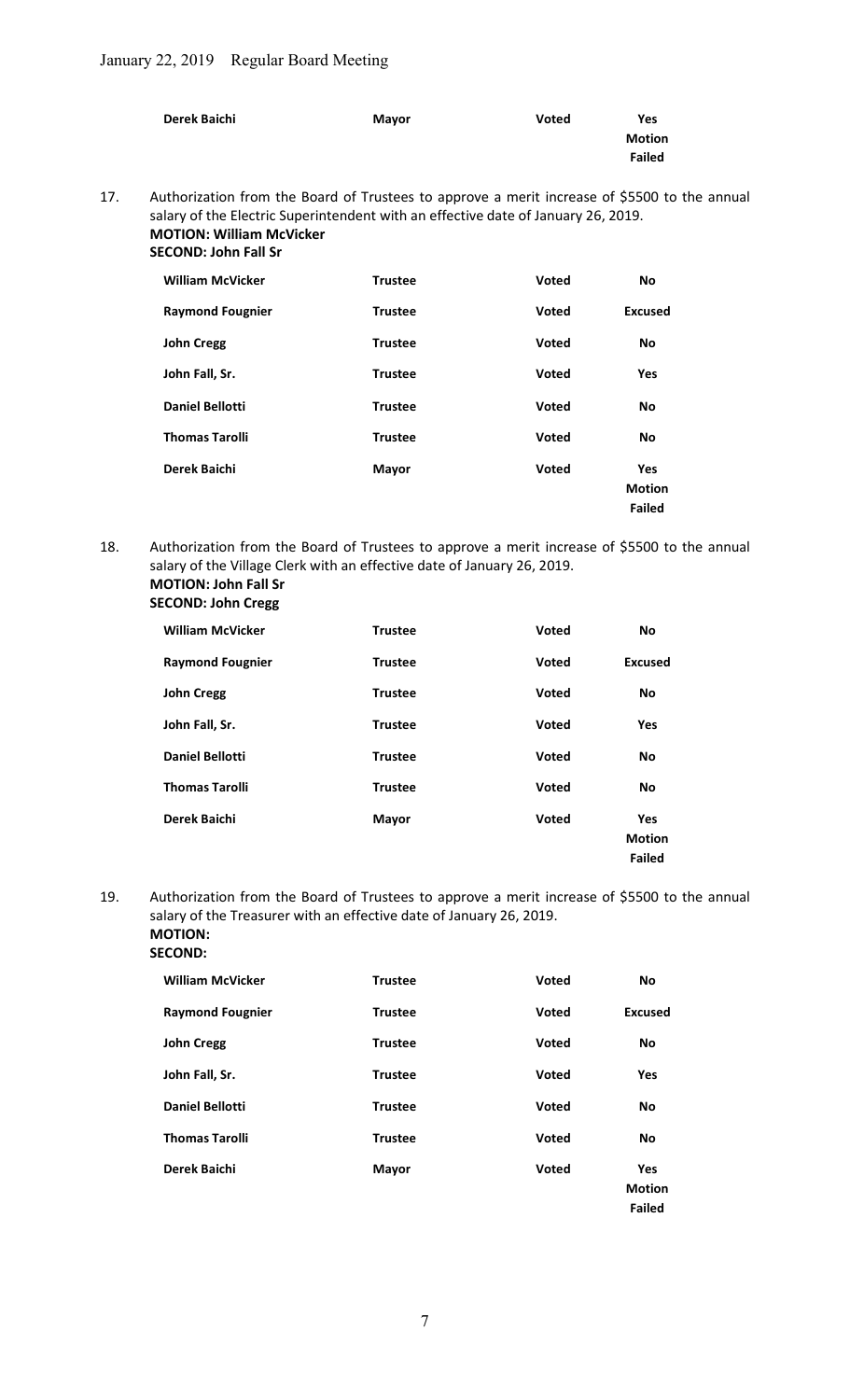20. Authorization from the Board of Trustees for the enactment of proposed Local Law I of 2018 as Local Law 1 of 2019, titled A Local Law to Amend Chapter 165 of the Code of the Village of Solvay to add a new section 165-20.1 thereto, regarding alternate members of the Zoning Board of Appeals/Planning Board, all in accordance with the full resolution in this matter which has been circulated to the Village Board.

#### MOTION: John Cregg SECOND: Thomas Tarolli

| <b>William McVicker</b> | <b>Trustee</b> | <b>Voted</b> | <b>Yes</b>     |
|-------------------------|----------------|--------------|----------------|
| <b>Raymond Fougnier</b> | <b>Trustee</b> | Voted        | <b>Excused</b> |
| <b>John Cregg</b>       | <b>Trustee</b> | Voted        | <b>Yes</b>     |
| John Fall, Sr.          | <b>Trustee</b> | Voted        | <b>Yes</b>     |
| <b>Daniel Bellotti</b>  | <b>Trustee</b> | Voted        | <b>Yes</b>     |
| <b>Thomas Tarolli</b>   | <b>Trustee</b> | <b>Voted</b> | <b>Yes</b>     |
| Derek Baichi            | <b>Mayor</b>   | Voted        | <b>Yes</b>     |
|                         |                |              | <b>Motion</b>  |
|                         |                |              | Carried        |

21. Authorization from the Board of Trustees for the determination that the erection/installation of stop signs is a Type 2 action for purposes of SEQR and further authorizing the installation of stop signs on Power Street, at its intersections with Cogswell Avenue, Center Street, South Avenue and Abell Avenue and on South Avenue, at its intersections with Power Street and Sixth Street, all in accordance with the full Resolution/Order that has been circulated to the Board. MOTION: Thomas Tarolli

# SECOND: John Cregg

| <b>William McVicker</b> | <b>Trustee</b> | <b>Voted</b> | <b>Yes</b>                             |
|-------------------------|----------------|--------------|----------------------------------------|
| <b>Raymond Fougnier</b> | <b>Trustee</b> | Voted        | <b>Excused</b>                         |
| <b>John Cregg</b>       | <b>Trustee</b> | Voted        | Yes                                    |
| John Fall, Sr.          | <b>Trustee</b> | Voted        | <b>Yes</b>                             |
| <b>Daniel Bellotti</b>  | <b>Trustee</b> | Voted        | <b>Yes</b>                             |
| <b>Thomas Tarolli</b>   | <b>Trustee</b> | <b>Voted</b> | <b>Yes</b>                             |
| Derek Baichi            | Mayor          | Voted        | <b>Yes</b><br><b>Motion</b><br>Carried |

22. Authorization from the Board of Trustees to conduct a Public Hearing on February 26, 2019 with respect to the proposed Village of Solvay's Community Development 5-year plan and application(s) for the 2019 Onondaga County Community Development funding cycle. Applications are due on March 16, 2019. The Grant amount is \$50,000.00 for the awarded project. It is required that the municipality provide a portion of the project costs which can be actual dollars, other grants, or in-kind services. A rule of thumb is 25% of the total project cost.

### MOTION: William McVicker SECOND: John Cregg

| <b>William McVicker</b> | <b>Trustee</b> | Voted        | <b>Yes</b>     |
|-------------------------|----------------|--------------|----------------|
| <b>Raymond Fougnier</b> | <b>Trustee</b> | Voted        | <b>Excused</b> |
| <b>John Cregg</b>       | <b>Trustee</b> | Voted        | <b>Yes</b>     |
| John Fall, Sr.          | <b>Trustee</b> | Voted        | Yes            |
| <b>Daniel Bellotti</b>  | <b>Trustee</b> | Voted        | <b>Yes</b>     |
| <b>Thomas Tarolli</b>   | <b>Trustee</b> | <b>Voted</b> | Yes            |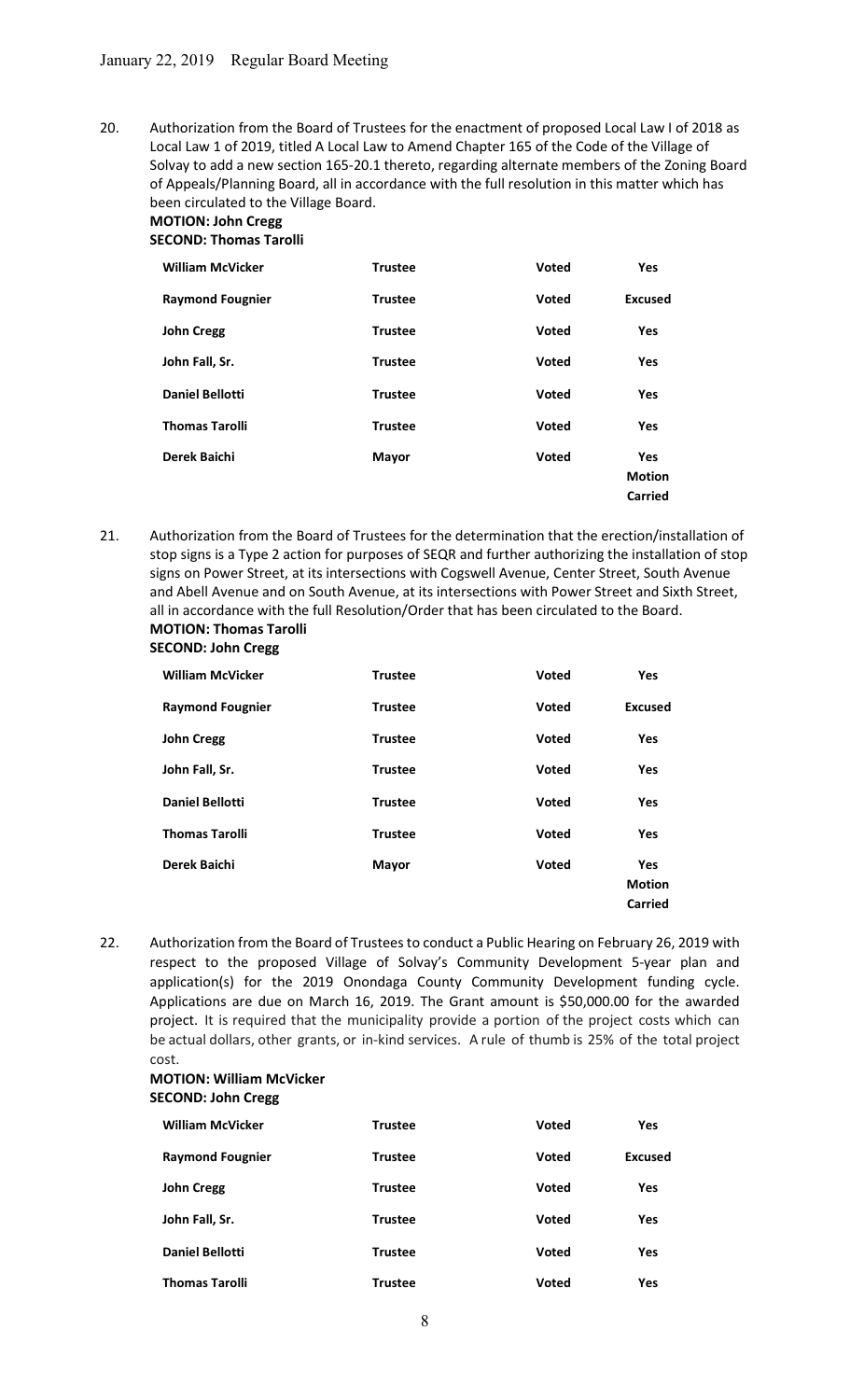| Derek Baichi | Mayor | Voted | Yes           |
|--------------|-------|-------|---------------|
|              |       |       | <b>Motion</b> |
|              |       |       | Carried       |

#### PETITIONS:

John McPeak - Requested an explanation from the board why the appointments were not made and the raises were denied.

Beert Polstra – Discussed reducing the deer population.

A resident asked what happens when the votes are tied for a resolution.

Mark Buselli – Questioned why the raises were denied and pointed out that elections were coming up soon.

Ian McNeil – Asked the board about the 200 block of Charles Ave and the clean up of the vacant lot.

A resident asked about the amount of surplus and what is more important than raises for employees.

Mike Maloney – Informed the audience that the Winter Baseball/Softball clinic for the Solvay Little League is coming up.

Resolved that this Board of Trustees move into Executive Session to discuss a personnel matter at 7:45 p.m.

MOTION: John Fall Sr SECOND: Thomas Tarolli AYES: 6 NAYES: 0 MOTION CARRIED

Resolved that the Executive Session be closed and that this Board return to the regular meeting at 8:26 p.m.

MOTION: John Cregg SECOND: William McVicker AYES: 6 NAYES: 0 MOTION CARRIED

## No action was taken at the Executive session meeting.

#### NEW BUSINESS

23. Authorization from the Board of Trustees to continue service with Costello, Cooney and Fearon as Village Attorneys on a month to month basis

MOTION: John Cregg

| SECOND: William McVicker |  |
|--------------------------|--|
|--------------------------|--|

| <b>William McVicker</b> | <b>Trustee</b> | <b>Voted</b> | <b>Yes</b>                             |
|-------------------------|----------------|--------------|----------------------------------------|
| <b>Raymond Fougnier</b> | <b>Trustee</b> | Voted        | <b>Excused</b>                         |
| <b>John Cregg</b>       | <b>Trustee</b> | Voted        | <b>Yes</b>                             |
| John Fall, Sr.          | <b>Trustee</b> | <b>Voted</b> | <b>Yes</b>                             |
| <b>Daniel Bellotti</b>  | <b>Trustee</b> | <b>Voted</b> | <b>Yes</b>                             |
| <b>Thomas Tarolli</b>   | <b>Trustee</b> | <b>Voted</b> | <b>Yes</b>                             |
| Derek Baichi            | <b>Mayor</b>   | Voted        | <b>Yes</b><br><b>Motion</b><br>Carried |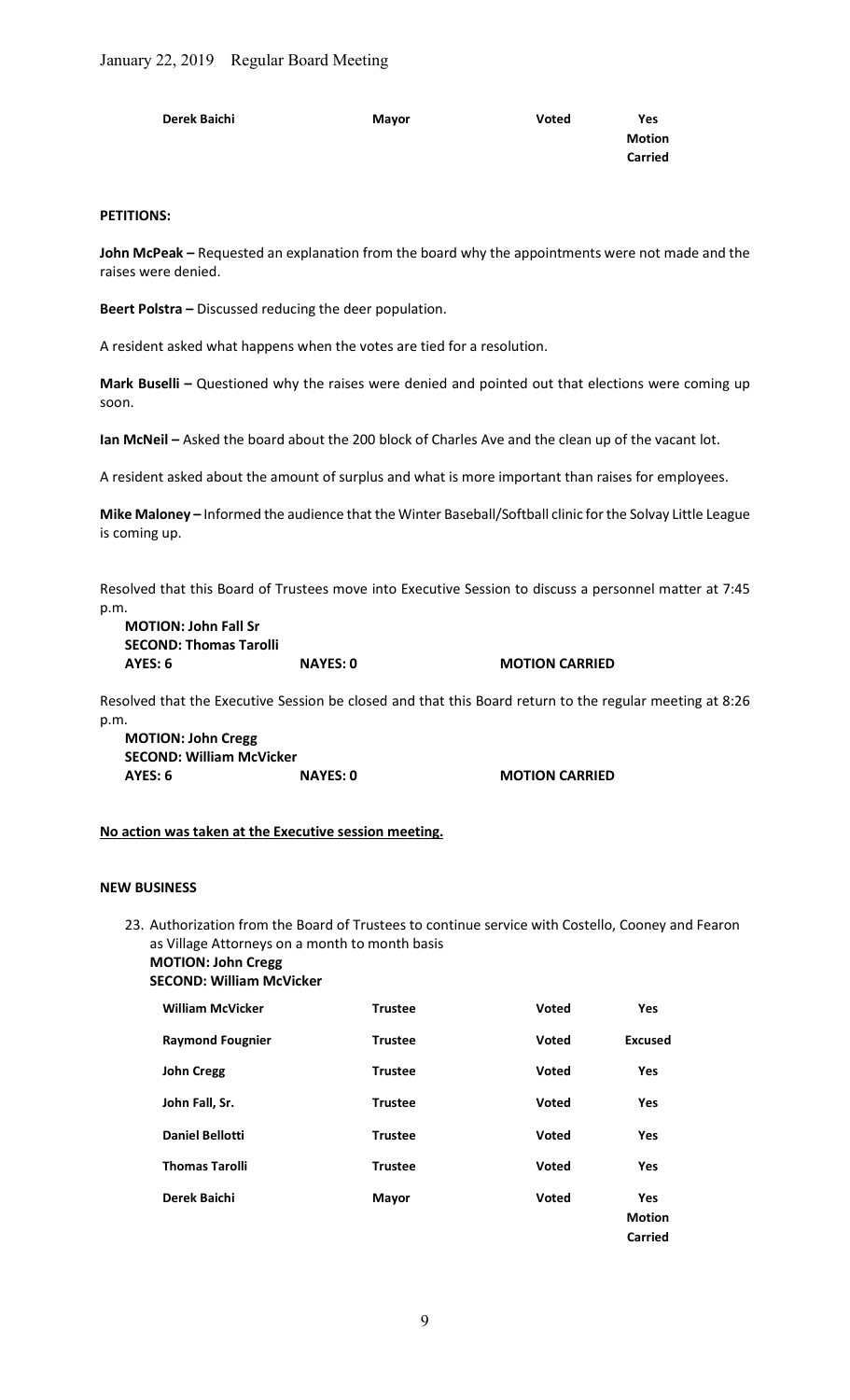- 24. Authorization from the Board of Trustees to continue service with C&S Companies as Village Engineers on a month to month basis.
	- MOTION: John Fall Sr SECOND: Thomas Tarolli

| <b>William McVicker</b> | <b>Trustee</b> | <b>Voted</b> | <b>Yes</b>     |
|-------------------------|----------------|--------------|----------------|
| <b>Raymond Fougnier</b> | <b>Trustee</b> | <b>Voted</b> | <b>Excused</b> |
| <b>John Cregg</b>       | <b>Trustee</b> | <b>Voted</b> | Yes            |
| John Fall, Sr.          | <b>Trustee</b> | Voted        | <b>Yes</b>     |
| <b>Daniel Bellotti</b>  | <b>Trustee</b> | <b>Voted</b> | Yes            |
| <b>Thomas Tarolli</b>   | <b>Trustee</b> | <b>Voted</b> | Yes            |
| Derek Baichi            | Mayor          | <b>Voted</b> | Yes            |
|                         |                |              | <b>Motion</b>  |
|                         |                |              | Carried        |

25. Authorization from the Board of Trustees to use Cintas Corporation for Xtraction mat service in all Village buildings. The pricing is a National Contract for US Communities, Contract No. R-BB-19002.

| <b>MOTION: Derek Baichi</b>   |
|-------------------------------|
| <b>SECOND: Thomas Tarolli</b> |

| <b>William McVicker</b> | <b>Trustee</b> | Voted | <b>Yes</b>                             |
|-------------------------|----------------|-------|----------------------------------------|
| <b>Raymond Fougnier</b> | <b>Trustee</b> | Voted | <b>Excused</b>                         |
| <b>John Cregg</b>       | <b>Trustee</b> | Voted | <b>Yes</b>                             |
| John Fall, Sr.          | <b>Trustee</b> | Voted | <b>Yes</b>                             |
| <b>Daniel Bellotti</b>  | <b>Trustee</b> | Voted | <b>Yes</b>                             |
| <b>Thomas Tarolli</b>   | <b>Trustee</b> | Voted | <b>Yes</b>                             |
| Derek Baichi            | Mayor          | Voted | <b>Yes</b><br><b>Motion</b><br>Carried |

# 26. Authorization from the Board of Trustees to appoint Michael Tropea as Alternate ZBA/Planning Board Member effective January 22, 2019. MOTION: Derek Baichi

# SECOND: John Fall Sr

| <b>William McVicker</b> | <b>Trustee</b> | Voted        | <b>Yes</b>    |
|-------------------------|----------------|--------------|---------------|
| <b>Raymond Fougnier</b> | <b>Trustee</b> | Voted        | Excused       |
| <b>John Cregg</b>       | <b>Trustee</b> | Voted        | <b>Yes</b>    |
| John Fall, Sr.          | <b>Trustee</b> | <b>Voted</b> | Yes           |
| <b>Daniel Bellotti</b>  | <b>Trustee</b> | Voted        | <b>Yes</b>    |
| <b>Thomas Tarolli</b>   | <b>Trustee</b> | <b>Voted</b> | <b>Yes</b>    |
| Derek Baichi            | <b>Mayor</b>   | Voted        | <b>Yes</b>    |
|                         |                |              | <b>Motion</b> |
|                         |                |              | Carried       |